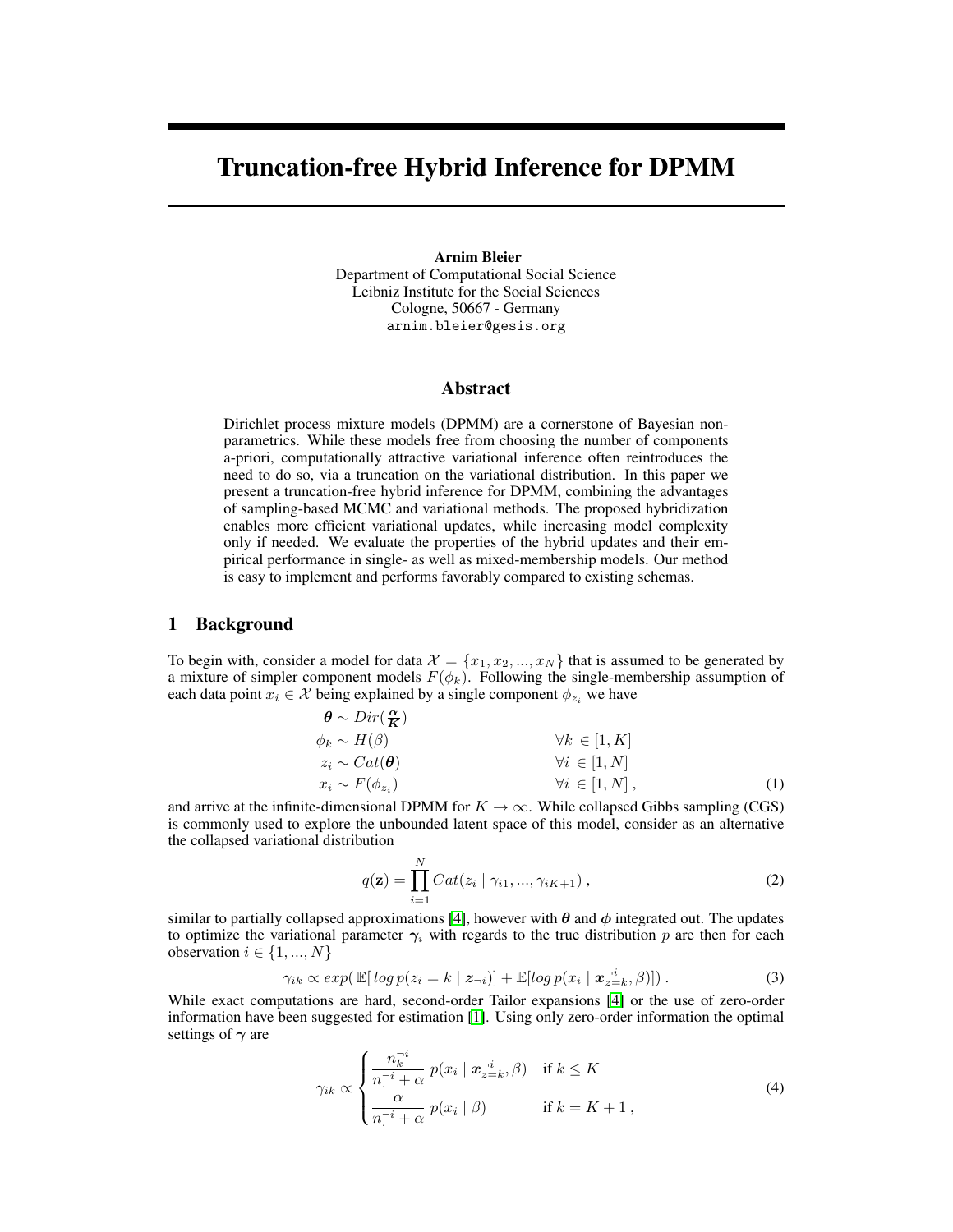

<span id="page-1-0"></span>Figure 1: Illustration of hybrid updates

where we overload the notation  $n_k^{-i} = \sum_{j=1}^{N-i} \gamma_{jk}$ , as compared to the standard CGS, with the expected number of data points explained by the  $k^{th}$  component. Besides the simplifying assumptions made, these updates would place probability mass on each component  $\gamma_{ik} \neq 0 \ \forall k \in \{1, ..., K + 1\}$ and introduce a new component in each step of the inference. A common way to address this problem is the use of fixed finite-dimensional variational approximations for DPMM [\[4\]](#page-4-0). Alternatively, Lin [\[5\]](#page-4-2) as well as Wang et al. [\[7\]](#page-4-3), amongst others, discuss methods for growing the truncation as part of the inference. Lin [\[5\]](#page-4-2) introduces an additional parameter controlling the growth of the truncation. Wang et al. [\[7\]](#page-4-3) estimate parameters for *locally collapsed variational inference* from traditional samples, losing valuable information in the updates.

We extend the idea of estimating variational parameters from samples with a method to construct the samples more efficiently. In the remainder of this paper, we start with the construction of the proposed truncation-free hybrid updates. After that we study the properties of these updates. We conclude with a short evaluation as well as a discussion of the current limitations and directions for future work.

## 2 Construction of Hybrid Updates

Our goal is to allow for a truncation-free variational posterior inference that keeps as much information as possible of the updates, while still being able to explore the unbounded latent space in a fashion similar to the Gibbs sampler. To reach that goal, we suggest to replace the unusable  $K + 1$ dimensional update of the variational parameter  $\gamma_i$  with a hybrid update. The suggested update has either the form of a K dimensional truncated variational parameter or a  $K + 1$  dimensional parameter instantiating a new component. Our hybridization depends only on local information and we will use the abbreviation  $\varphi_k = \gamma_{ik}$  to refer, in this section, to the  $k^{th}$  component in the  $K + 1$ dimensional probability vector in Equation [4.](#page-0-0)

Let  $\xi$  be the two-dimensional parameter of the categorical distribution with the first dimension

<span id="page-1-1"></span>
$$
\xi_1 \propto \sum_{k=1}^{K} \varphi_k \tag{5}
$$

being proportional to the sum of the explanatory power of the first  $K$  components, and the second dimension

<span id="page-1-3"></span><span id="page-1-2"></span>
$$
\xi_2 \propto \varphi_{K+1} \tag{6}
$$

being proportional to what is explained by the yet uninstantiated components. Furthermore, let  $\zeta_c$ , with  $c \in \{1, 2\}$ , be probability vectors representing, respectively, a truncated variational distribution and a Gibbs sample instantiating a new dimension in vector notation

$$
\zeta_{1k} \propto \begin{cases} \varphi_k & \text{if } k \le K \\ 0 & \text{if } k = K + 1 \end{cases}, \qquad \zeta_{2k} \propto \begin{cases} 0 & \text{if } k \le K \\ 1 & \text{if } k = K + 1 \end{cases} \tag{7}
$$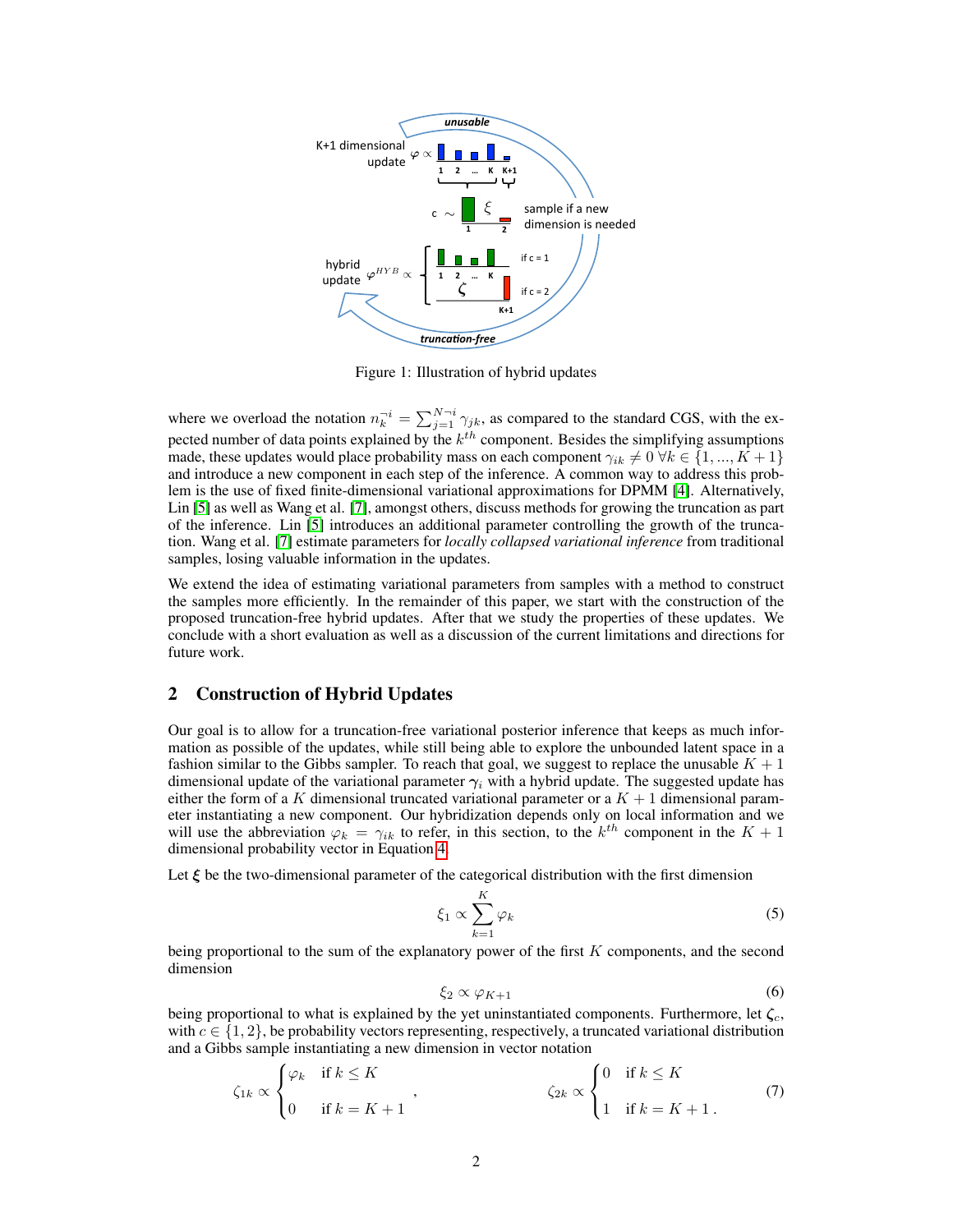

<span id="page-2-1"></span>Figure 2: Predictive performance in singe-membership models for the Associated Press data set.

With this setup, we then sample a variable

<span id="page-2-0"></span>
$$
c \sim Cat(\xi) \tag{8}
$$

from  $\xi$  to indicate whether the truncated variational update or the probability vector instantiating a new component is selected

$$
\varphi_k^{HYB} \propto \zeta_{ck} \ . \tag{9}
$$

The probability vector  $\varphi^{HYB}$  is our hybrid update. The hybrid update replaces the original unusable  $K+1$  dimensional variational update  $\gamma_i \leftarrow \varphi^{HYB}$ , using most of the time the efficient truncated K dimensional variational distribution without introducing a new dimension in the update step, while introducing a new  $K + 1<sup>th</sup>$  component only if needed, similar to a Gibbs sampler. For a graphical illustration of the construction of  $\varphi^{HYB}$ , see Figure [1.](#page-1-0)

#### 3 Properties of Hybrid Updates

This construction of the hybrid updates has a number of favorable properties. By definition of the parameter  $\xi$  (Equations [5,](#page-1-1) [6\)](#page-1-2), the event of sampling the second category  $c = 2$  has the same expectation and variance as sampling a new component in the Gibbs sampler:

$$
\mathbb{E}[\mathbb{1}[c=2]] = \mathbb{E}[\mathbb{1}[z_i = K+1]]
$$
  
\n
$$
\mathbb{V}\text{ar}[\mathbb{1}[c=2]] = \mathbb{V}\text{ar}[\mathbb{1}[z_i = K+1]].
$$
 (10)

Together with Equation [7](#page-1-3) and [9,](#page-2-0) we see that this carries over to the hybrid update itself

$$
\mathbb{E}[\mathbb{1}[\varphi_{K+1}^{HYB} = 1]] = \mathbb{E}[\mathbb{1}[z_i = K+1]]
$$
  

$$
\mathbb{V}\text{ar}[\mathbb{1}[\varphi_{K+1}^{HYB} = 1]] = \mathbb{V}\text{ar}[\mathbb{1}[z_i = K+1]] ,
$$
 (11)

making it possible to introduce new components like in a Gibbs sampler. Even more, the preservation of expectation is not limited to the  $K + 1<sup>th</sup>$  dimension itself, but our hybrid updates  $\varphi^{HYB}$ preserve the expectation, with regards to  $\varphi_k$ , over all  $K + 1$  dimensions

$$
\mathbb{E}[\varphi_k^{HYB}] = \mathbb{E}[\varphi_k] \quad \forall k \in [1,..,K+1]. \tag{12}
$$

Note that this is, with the exception of *locally collapsed variational inference* [\[7\]](#page-4-3), generally not the case for variational updates in non-parametric models.

Moreover, the sum of the explanatory power of the existing  $K$  dimensions will exceed the explanatory power of introducing a new dimension  $\mathbb{E}[\xi_1] > \mathbb{E}[\xi_2]$  for most data points, supporting the use of the more informative variational distribution  $\zeta_1$  in most of the updates. Finally, the computations necessary for the hybrid update  $\varphi^{HYB}$  are easy to implement and readily available by almost no additional computational costs from the normalization terms of  $\varphi$ .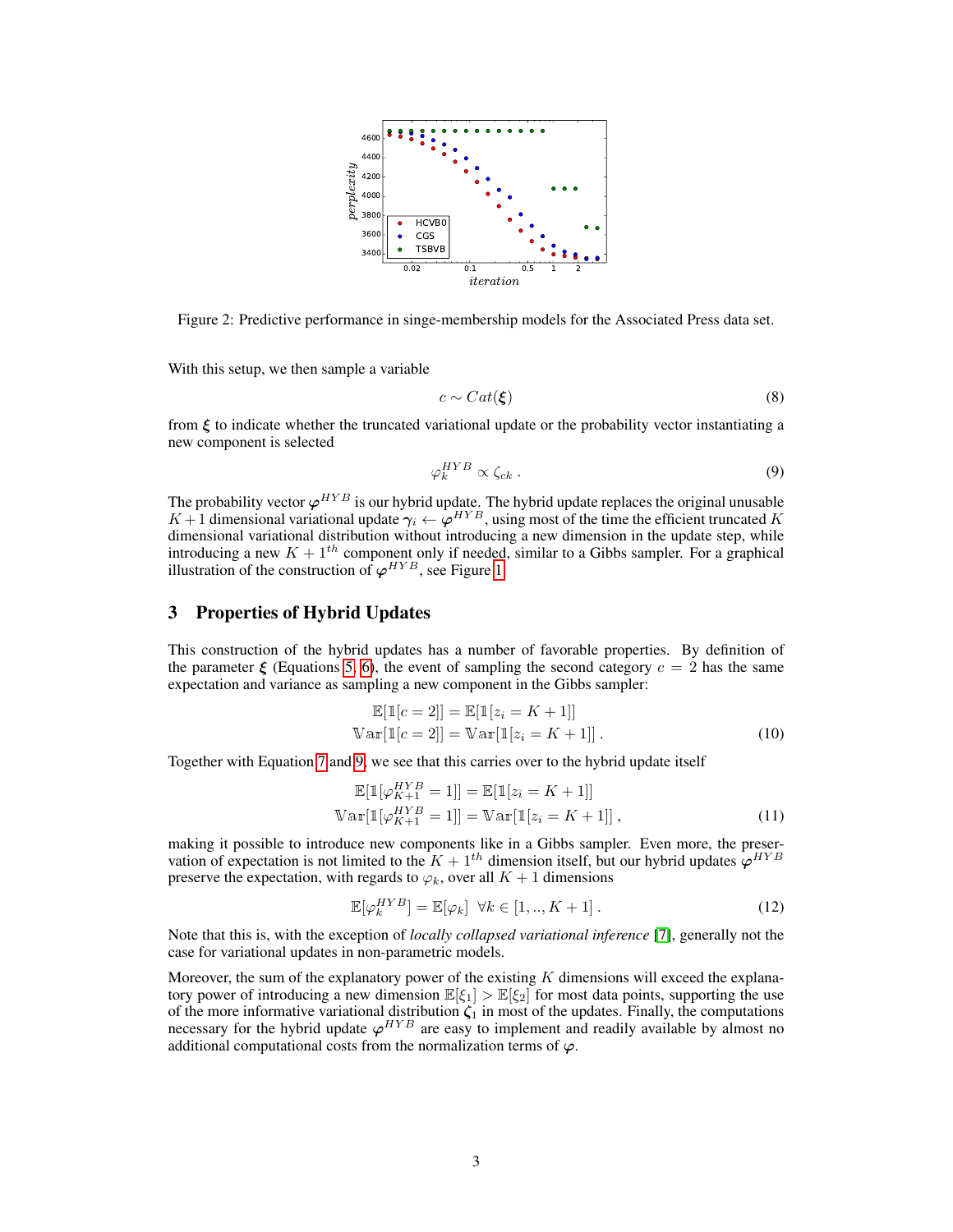

<span id="page-3-0"></span>Figure 3: Predictive performance in HDP-LDA models for the New York Times data set.

# 4 Experiments and Discussion

This section concludes our paper with an early empirical evaluation of the proposed hybrid updates. For the evaluation we used two text data sets: (1) The *Associated Press* corpus consisting of 2, 250 documents, where we used a vocabulary of  $10,932$  distinct terms occurring over a total of  $398k$ tokens. (2) The larger *New York Times* corpus consisting of 1, 8 million articles, from which we extracted 153 million tokens using a vocabulary of 77, 928 distinct terms.

The *Associated Press* corpus was used for evaluating the proposed updates in the single-membership model together with a Dirichlet-Multinomial data model for the documents. In the experiments, we held out 20% of the documents as a test set  $\mathcal{X}^{test}$  and batch-trained on the remaining  $\mathcal{X}^{train}$ documents. Next, we split each test document  $x_i \in \mathcal{X}^{test}$  in two parts  $x_i = (x_i^a, x_i^b), x_i^a$  consisting of 70% of the document for estimating the indicator variable and computed the perplexity of the remaining 30%  $x_i^b$ . We then compared the perplexity versus the number of iterations. Figure [2](#page-2-1) displays the performance for hybrid updates in the zero-order collapsed variational setting (HCVB0), CGS and truncated  $(T = 40)$  stick-breaking mean field variational Bayes (TSBVB) [\[4\]](#page-4-0).

The *New York Times* corpus was used for evaluating the hybrid updates in mixed-membership HDP-LDA models, with test-train splits similar to above. However, for this larger dataset we resorted to collapsed stochastic inference using minibatches of 60 documents. We compared our method to the truncation-free *locally collapsed variational inference* (SCTFVB) [\[7\]](#page-4-3) and the finite dimensional stochastic collapsed variational Bayesian inference for LDA (SCVB0) [\[3\]](#page-4-4) using 40, 100 and 300 topics. We employed our hybrid updates in a setting similar to SCTFVB, however using a lowerbound approximation for the estimation of the stick-breaking weights [\[6,](#page-4-5) [2\]](#page-4-6). We used the same parameterizations for the update schedules in all inference schemas. Figure [3](#page-3-0) displays the results, as a function of the number of documents processed (left) and wall-clock time in seconds (right), for the same runs. In the figure, HCSVB0 denotes the results with our hybrid updates. PCSVB0 denotes a finite dimensional variational approximation otherwise identical to HCSVB0, but truncated at 300 topics.

In this work, we desired to use the advantages of MCMC schemas and variational schemas combined in a single inference schema for Bayesian non-parametric models. We answered to this demand by presenting a novel type of hybridization that efficiently uses the full variational distribution while sampling for the introduction of new components. The proposed method is easy to implement and measurably improves the predictive performance over state of the art methods for single- as well as mixed-membership models at little additional computational cost. The current limitations of the presented work are two-fold. While we have established some favorable properties of the updates and found predictive performance improvements, we rely on approximations and have only limited theoretical arguments legitimizing our approach. The other limitation of this work is its scope. Next to a more thorough experimental evaluation and further formalization, an adaption of the hybrid updates to Wang et al. [\[8\]](#page-4-7)'s Chinese restaurant process based variational inference for the HDP could potentially be a promising direction for future work.